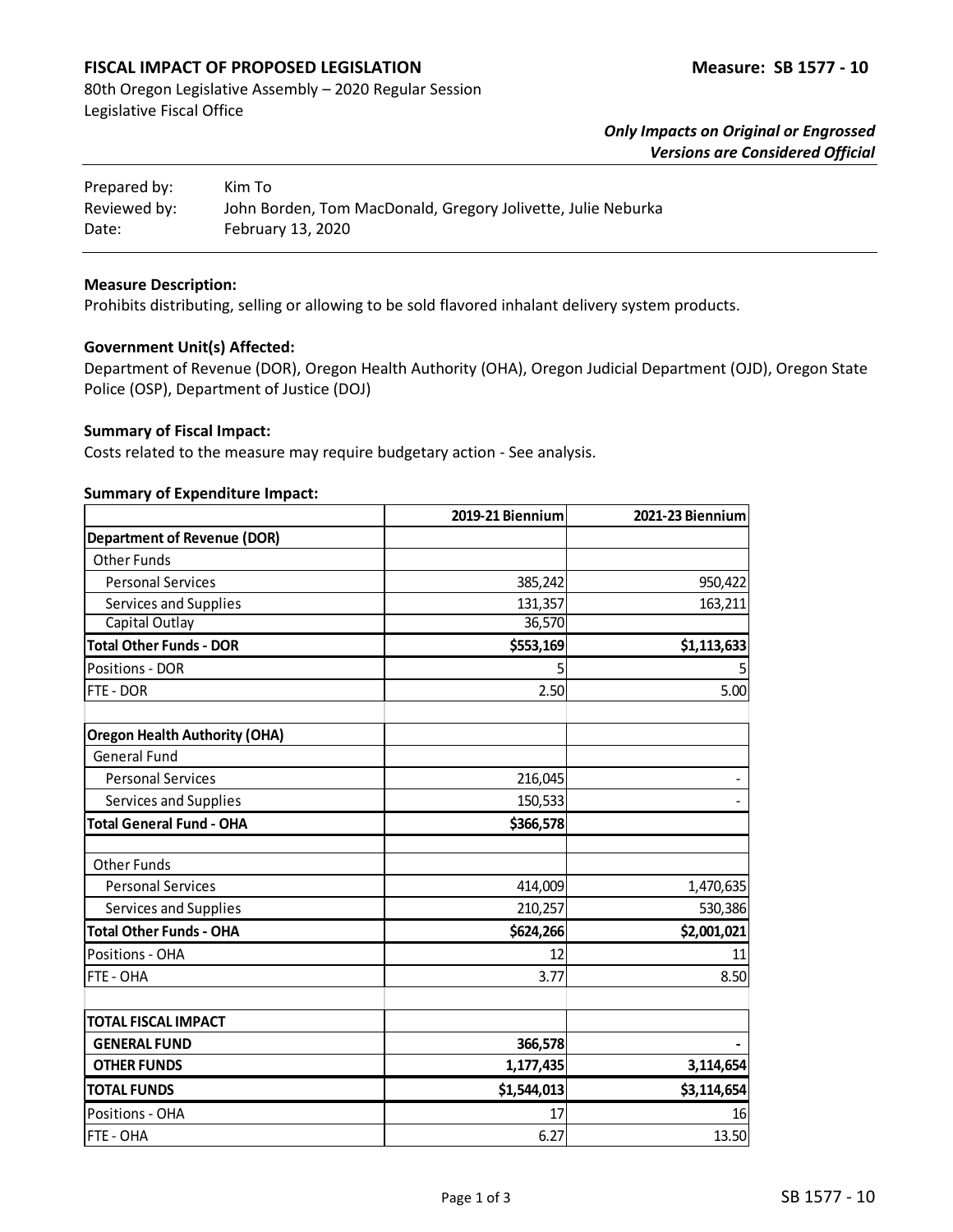## **Analysis:**

SB 1577 with the -10 amendment prohibits a person from making retail sale of a tobacco product or an inhalant delivery system at or from premises located in Oregon unless the person sells the tobacco product or inhalant delivery system at or from a premise licensed by the Department of Revenue (DOR). The bill requires DOR to issue licenses to, and annually renew licenses for, a person that makes retail sales of tobacco products or inhalant delivery systems at qualified premises. The bill requires DOR to publish a list that includes the name of each person to which a license has been issued, the address of each premises for which a license has been issued, and any other information that DOR determines is relevant to the public with respect to the retail sale of tobacco products and inhalant delivery systems. The bill authorizes DOR to establish fees, impose civil penalties, and to share licensing information with the Department of Justice (DOJ), the Oregon Health Authority (OHA) and local public health authorities. The bill allows DOR to revoke, suspend, or refuse to issue or renew a license under certain circumstances specified in the measure. DOR is authorized to seize contraband inhalant delivery systems and tobacco products. The bill authorizes OHA to establish fees to enforce regulation of tobacco products and inhalant delivery. The bill authorizes OHA and DOR to enter into an agreement for DOR to collect fees and transfer fee moneys to OHA. OHA is required to ensure that a retailer is inspected at least once a year. The bill authorizes local public authorities to enforce standards for regulating the retail sale of tobacco products and inhalant delivery systems.

# Department of Revenue (DOR)

DOR estimates the fiscal impact of this bill to be \$553,169 Other Funds, 5 positions (2.50 FTE) for the 2019-21 biennium; and \$1,113,633 Other Funds, 5 positions (5.00 FTE) for the 2021-23 biennium. These amounts include capital outlay for furniture and equipment, legal costs, salary and related expenses for the following permanent full-time positions:

- **One Principal Executive/Manager C position to manage the licensing and compliance staff, attend** interagency workgroups and trade shows, assist in development of licensing program policy and procedures.
- Two Compliance Specialist 1 positions to investigate licensed retailers for compliance with existing state, federal and local tobacco retail sales laws and to seize contraband inhalant delivery system and tobacco products.
- One Program Analyst 1 position to perform license maintenance and respond to requests for information from retailers regarding the retailer licensing program.
- One Public Service Representative 4 to handle suspended payments, assist with Revenue Online Registration and outreach, handle account maintenance, process new applications, and test new GenTax configuration of licensing and retail dealer accounts.

These positions will work with existing staff to develop a communications plan to provide information to approximately 4,000 retailers of cigarette, tobacco, and inhalant delivery system products; write administrative rules; and develop and implement the licensing program.

### Oregon Health Authority (OHA)

OHA estimates the fiscal impact of this bill to be up to \$366,578 General Fund, \$624,266 Other Funds, 12 positions (3.77 FTE) for the 2019-21 biennium; and \$2,001,021 Other Funds, 11 positions (8.50 FTE) for the 2021- 23 biennium. The General Fund is assumed to be one-time and necessary to support start-up costs. The bill requires OHA to ensure that state standards are administered and enforced consistently throughout the state. The bill directs OHA to: (1) establish a database or other mechanism for collecting information from local public health authorities and the general public regarding the regulation of the retail sale of tobacco products and inhalant delivery systems, including any information related to complaints about a person that makes retail sales of tobacco products or inhalant delivery systems; (2) provide technical assistance to local public health authorities regarding the regulation of the retail sale of tobacco products and inhalant delivery systems; and (3) assess the effectiveness of state and local programs for regulating the retail sale of tobacco products and inhalant delivery systems. The bill authorizes local public authorities to enforce standards for regulating the retail sale of tobacco products and inhalant delivery systems. However, in the absence of local enforcement, the work falls on OHA. This fiscal analysis assumes no local public health authorities will choose to conduct the enforcement. OHA